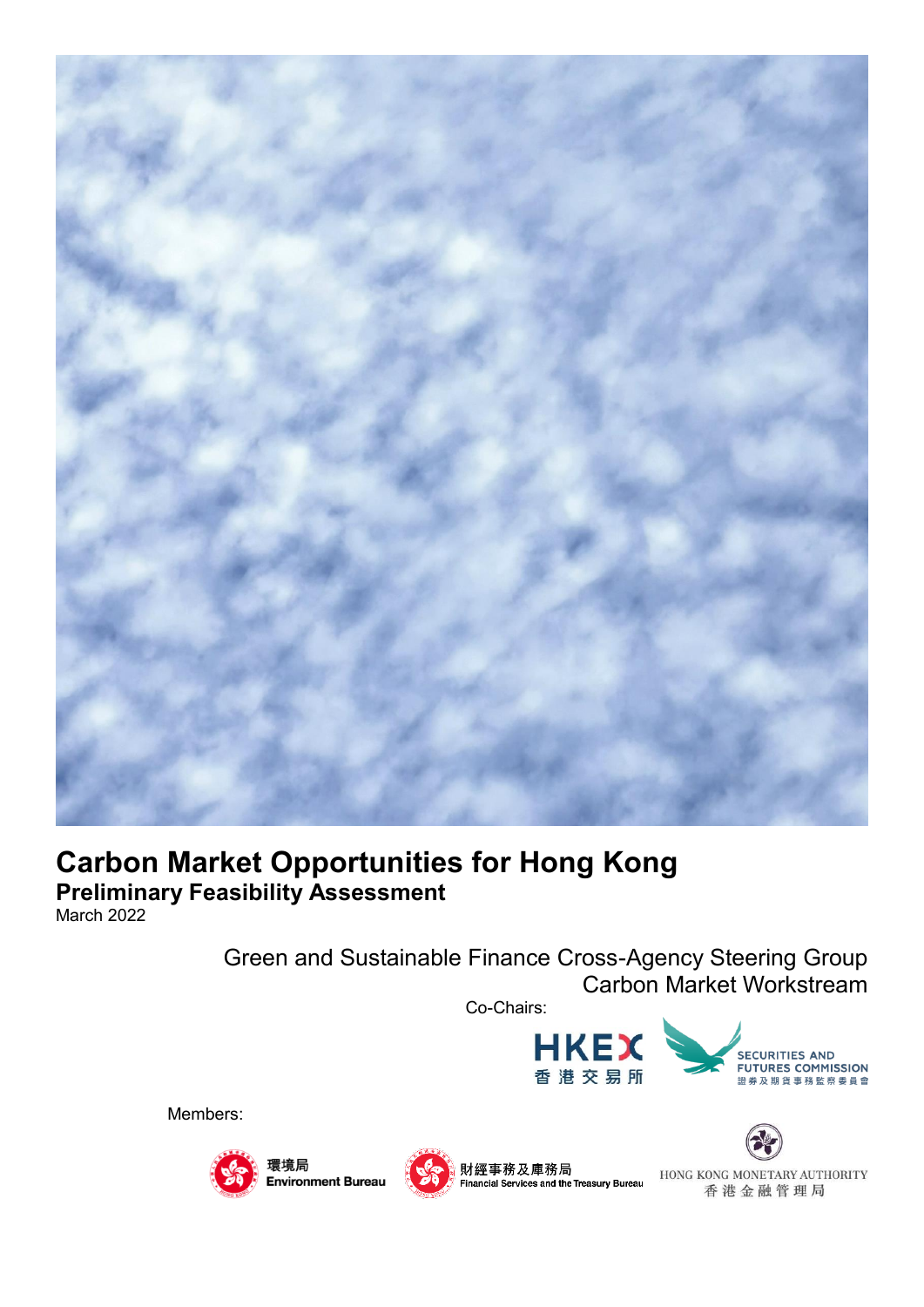1. This paper prepared by the Carbon Market Workstream<sup>1</sup> of the Green and Sustainable Finance Cross-Agency Steering Group (CASG) provides a preliminary assessment of feasibility for Hong Kong to pursue carbon market opportunities. The paper discusses why Hong Kong's strengths as an international financial centre, the gateway to Mainland China, and a regional certification hub can potentially add value to carbon market development. In addition, the paper makes recommendations to CASG on the way forward, and highlights the need for Hong Kong to develop market structure and regulatory models to link up international investors with the Mainland's carbon markets.

## **Overview of Carbon Markets**

- 2. **There are two key types of carbon markets: voluntary and compliance.** Voluntary carbon markets (VCMs) comprise buyers (usually corporates) that voluntarily purchase carbon credits generated by projects that avoid or remove greenhouse gas (GHG) emissions to neutralise or compensate for their emissions. Each carbon credit is usually issued by self-regulated organisations and represents a tonne of emissions avoidance or removal.
- 3. On the other hand, compliance markets, such as the European Union Emissions Trading System (EU ETS),  $2$  provide a regulated mechanism for market participants to trade allowances, each representing a permit issued by regulators to emit a tonne of carbon emissions. Decreases in allowance supply enable emissions reductions as market participants seek to lower their emissions to minimise the cost of purchasing allowances.<sup>3</sup>
- 4. Coverage of total global emissions under ETSs is only about 16% in 2021. **For corporates that are uncovered, the VCM can act as a starting point** for them to neutralise their emissions while they pursue emission reduction, and help channel capital to underlying projects that generate carbon credits.<sup>4</sup>



<sup>1</sup> The Carbon Market Workstream is co-chaired by the Securities and Futures Commission (SFC) and Hong Kong Exchanges and Clearing Limited (HKEX). Members include the Environment Bureau (ENB), the Financial Services and the Treasury Bureau (FSTB) and the Hong Kong Monetary Authority (HKMA).

-

<sup>&</sup>lt;sup>2</sup> In Asia, the China national ETS currently covers the power sector. The Korea ETS also covers industry, buildings, transportation, and waste in addition to the power sector.

<sup>&</sup>lt;sup>3</sup> [Unlocking the Potential of Carbon Markets to Achieve Global Net Zero,](https://www.gfma.org/wp-content/uploads/2021/10/unlocking-the-potential-of-carbon-markets-to-achieve-global-net-zero-full-report-consolidated-vfinal1.pdf) Global Financial Markets Association-Boston Consulting Group publication (October 2021).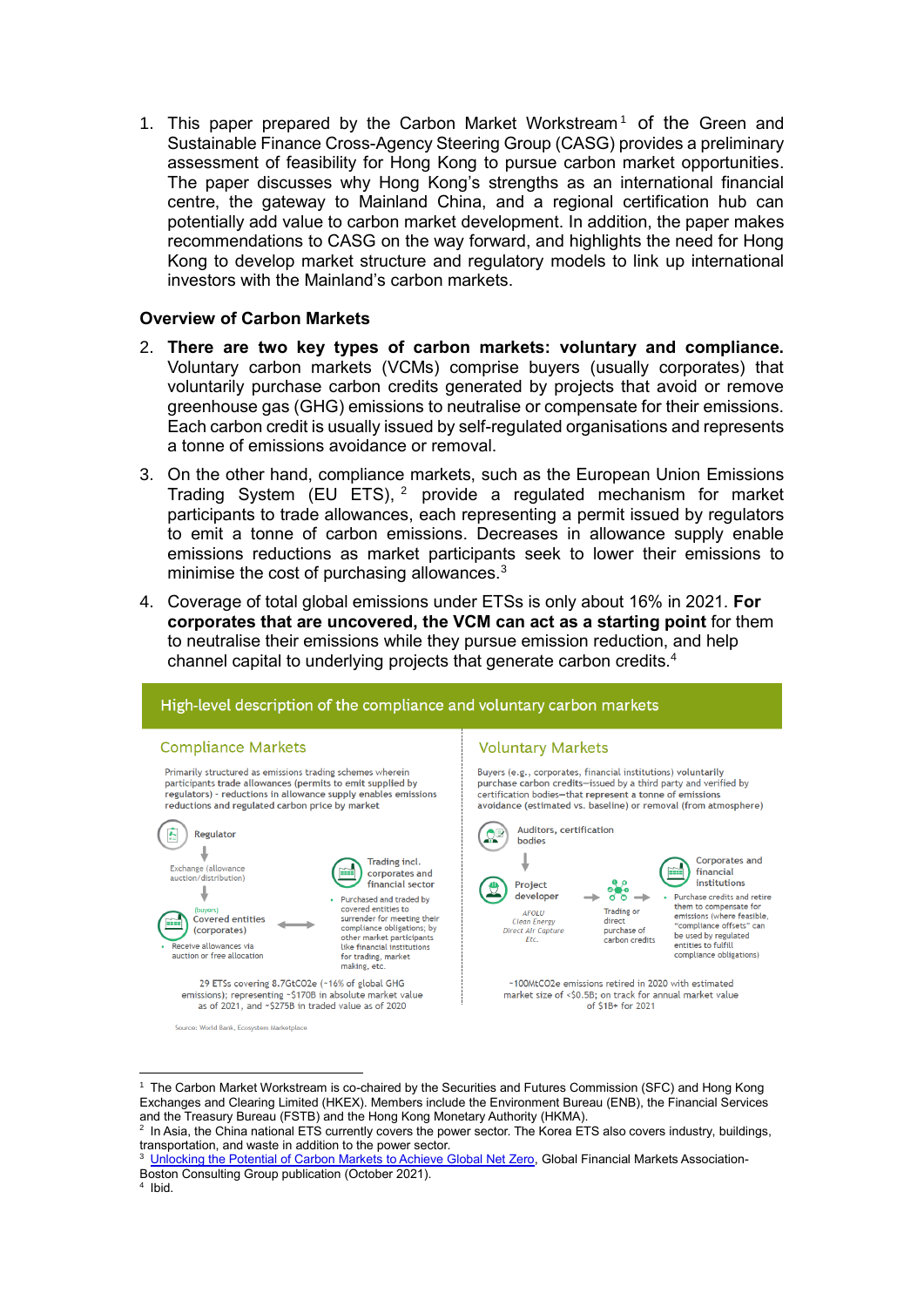5. In addition, derivatives structured around carbon credits and allowances play an essential role in hedging emissions costs and enhancing market transparency.<sup>5</sup> Multiple types of standardised carbon derivatives are being offered at major overseas exchanges in the US and Europe.<sup>6</sup>

## **Market Demand and Drivers**

- 6. **Investment demand in carbon credits as an asset class is expected to grow. Globally, market interest in VCMs has grown significantly, driven by the threat of an EU carbon tax on imported goods, corporate social responsibility, and the surge in the number of companies and countries setting carbon neutrality goals.** Over 200 companies have committed to The Climate Pledge as of March 2022, which involves implementing decarbonisation strategies and neutralising any remaining emissions with carbon credits.<sup>7</sup> Furthermore, at least one fifth (21%) of the world's 2,000 largest public companies whose sales revenue together accounted for US\$14 trillion and 220 global asset managers with US\$57 trillion in assets under management have  $\overline{\text{c}}$  committed to meet net-zero targets, $\text{8}$  and will drive demand for carbon credits to neutralise unabated emissions. Other markets are also taking steps to become leading carbon credit trading hubs.
- 7. HKEX's Net-Zero Guide and enhanced ESG reporting requirements are also expected to drive HKEX-listed companies, including A/H share companies, to decarbonise. These will likely boost demand for carbon credits to neutralise unabated emissions.
- 8. On the compliance market front, momentum to strengthen existing ETSs and foster global cooperation on emission reductions will continue to be driven by the Mainland's "Dual Carbon" goals<sup>9</sup> and outcomes from the  $26<sup>th</sup>$  United Nations Climate Change Conference (COP26). Under the official policy document endorsed by the State Council on Providing Financial Support for the Development of the Guangdong-Hong Kong-Macao Greater Bay Area (GBA) (the Opinion)<sup>10</sup> and major policies from the People's Government of Guangdong Province, **there is a need to build a GBA platform for emission rights trading and financial services, and to enable further participation from qualified foreign investors.**

# **Potential Carbon Market Opportunities for Hong Kong**

- 9. Members of the Carbon Market Workstream have engaged with Mainland financial and environmental authorities as well as market stakeholders to discuss the feasibility of the following carbon market opportunities:
	- (i) Develop an on-exchange VCM for high quality carbon credits to target local, Mainland and international investors;

<sup>-</sup><sup>5</sup> [Role of Derivatives in Carbon Markets,](https://www.isda.org/a/soigE/Role-of-Derivatives-in-Carbon-Markets.pdf) ISDA (September 2021).

<sup>&</sup>lt;sup>6</sup> In the Mainland, the trading of carbon derivatives is nascent, and authorities have not announced the launch of any related products.

 $7$  Co-founded by Amazon and Global Optimism, The Climate Pledge is a cross-sector community of companies, organisations, individuals and partners that collaborate on tackling the climate crisis. Current signatories include Verizon, PepsiCo, Best Buy, Visa, Microsoft, Twitter, Reckitt Benckiser, Unilever, JetBlue Airways, Uber, Salesforce, HP, Procter & Gamble, and more.

<sup>8</sup> [Taking Stock: A global assessment of net zero targets,](https://ca1-eci.edcdn.com/reports/ECIU-Oxford_Taking_Stock.pdf?v=1616461369) the Energy & Climate Intelligence Unit and Oxford Net Zero (March 2021); The Net Zero Asset Managers Initiative.

 $^9$  The "Dual Carbon" goals refer to China aims to peak carbon emissions before 2030 and achieve carbon neutrality before 2060.

Th[e Opinion](http://www.pbc.gov.cn/goutongjiaoliu/113456/113469/4023428/index.html) was endorsed by the State Council and jointly announced by the People's Bank of China (PBOC), the China Banking and Insurance Regulatory Commission (CBIRC), the China Securities Regulatory Commission (CSRC) and the State Administration of Foreign Exchange (SAFE) in May 2020.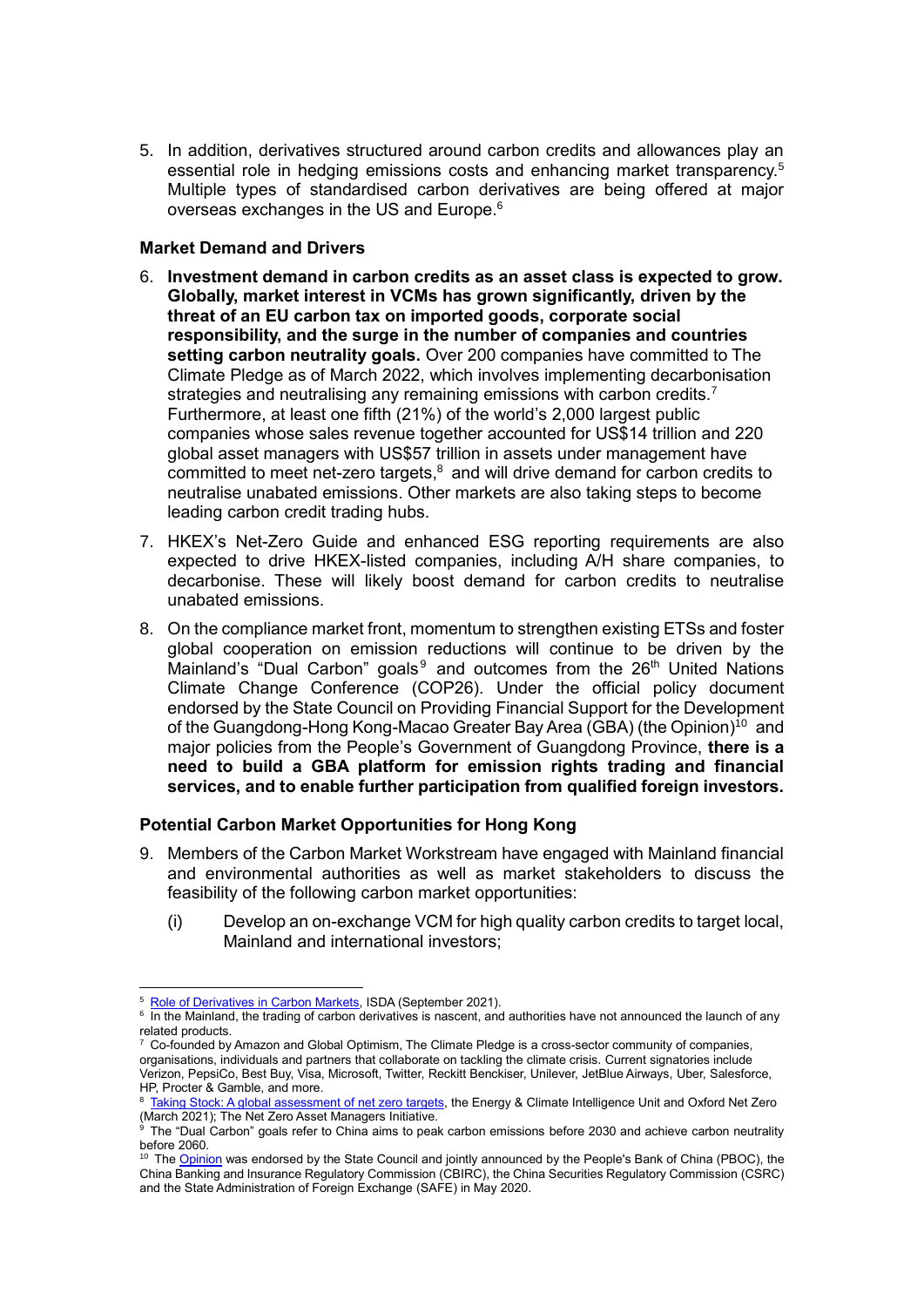- (ii) Establish a GBA Unified Carbon Market;
- (iii) Explore international participation in the GBA Unified Carbon Market and potential linkage between the GBA Unified Carbon Market and the national ETS; and
- (iv) Develop Hong Kong into the Mainland's offshore risk management centre for carbon market development, in line with the policy objective to strengthen Hong Kong as a global risk management centre. In 2021, HKEX invested in and signed a cooperation agreement with the Guangzhou Futures Exchange.<sup>11</sup>
- 10. In addition, it is believed that Hong Kong may take up further roles, such as compiling carbon trading indices and developing carbon-themed ETF products.



# **Benefits and Potential Issues**

11. The Carbon Market Workstream focused on identifying the benefits and potential issues of pursuing opportunities set out in (i), (ii) and (iii) in paragraph 9 alone which are entirely new to Hong Kong.

## *Benefits and potential issues in developing an on-exchange VCM in Hong Kong:*

- 12. There are existing channels for entities to purchase carbon credits, such as by direct purchase from project owners, the Gold Standard and Verra which are standard setters that also issue carbon credits, or local consultants and brokers. As such, these **transactions are mostly made over the counter and are nonstandardised, resulting in a lack of transparency and scalability**.
- 13. VCMs face challenges to the quality and credibility of carbon credits, including a scepticism in their emissions impact. In addition, VCMs are highly fragmented and comprise a wide range of programmes, protocols and standards that differ significantly. Buyers may find it hard to navigate these differences or to conduct due diligence of projects underpinning these credits.
- 14. The Taskforce on Scaling Voluntary Carbon Markets (TSVCM)<sup>12</sup> has therefore proposed to develop threshold quality criteria for the supply of carbon credits (Core Carbon Principles), a set of credit eligibility guidelines and reference contracts that

<sup>-</sup><sup>11</sup> [HKEX signs MOU with Guangzhou Futures Exchange,](https://www.hkex.com.hk/News/News-Release/2021/210827news?sc_lang=en#:~:text=Hong%20Kong%20Exchanges%20and%20Clearing,Kong%2DMacao%20Greater%20Bay%20Area.) HKEX (August 2021).

<sup>12</sup> TSVCM is a private sector-led initiative with the goal to scale a transparent, verifiable, and robust VCM to help meet the goals of the Paris Agreement. It comprises over 250 member institutions, representing buyers and sellers of carbon credits, standard setters (such as the Gold Standard and Verra), the financial sector, market infrastructure providers, etc. TSVCM has formed the Integrity Council for Voluntary Carbon Markets to take forward its work.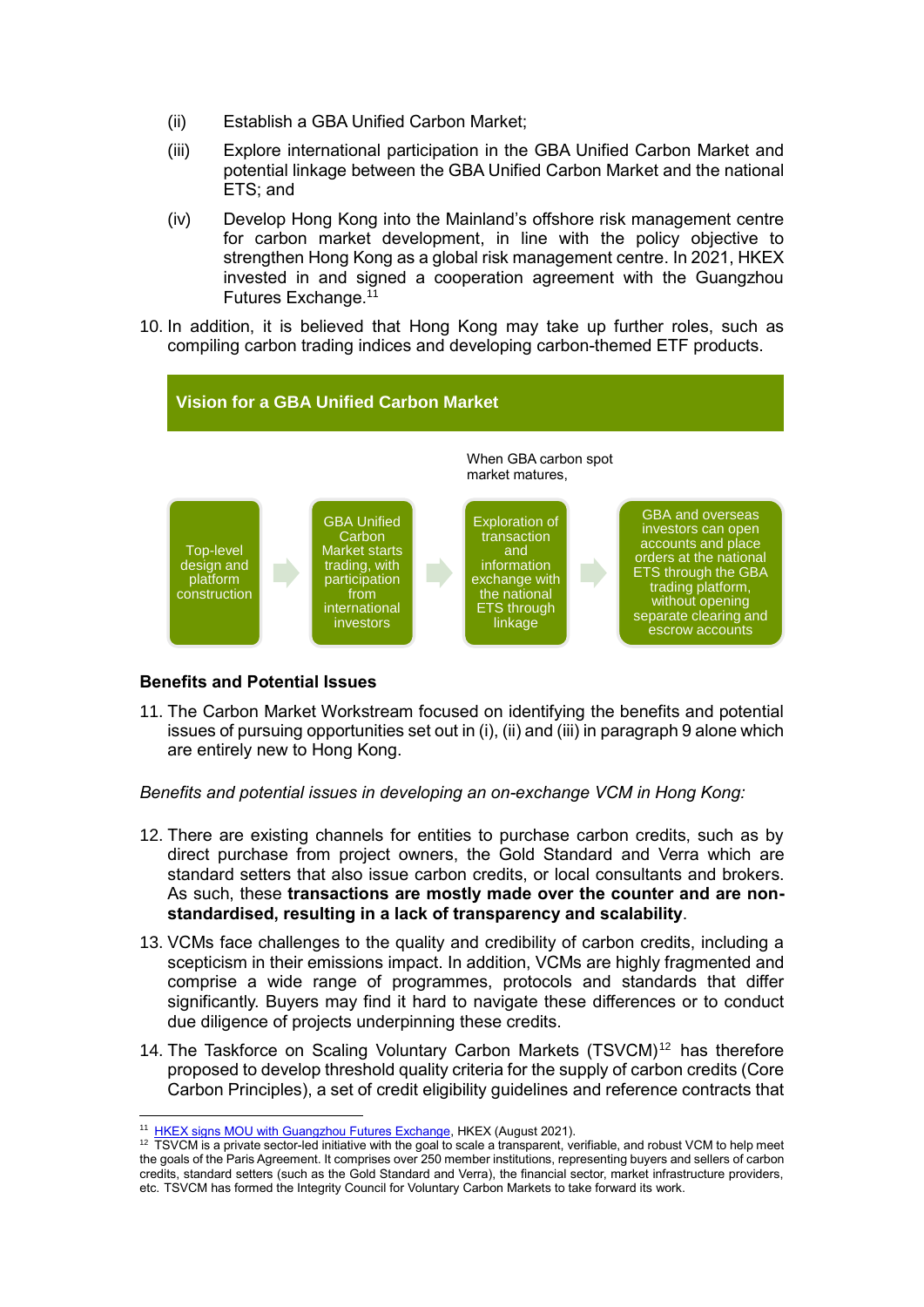are standardised to allow trading at scale and provision of clear pricing signals.

- 15. **Hong Kong can leverage the TSVCM work and financial expertise to develop a centralised and on-exchange VCM, so that buyers of carbon credits from Hong Kong, Mainland and overseas can have an additional and transparent purchase channel.**
- 16. **With its internationally reputable green certification services and familiarity with both Mainland and international standards, Hong Kong can be a bridge to the world for Mainland China's carbon credits (CCERs) and the underlying projects that generate them under the China GHG Voluntary Emission Reduction Programme administered by the Ministry of Ecology and Environment**.
- 17. There may be comments that VCMs offer a licence to pollute and questioned its effectiveness in carbon reduction. Notwithstanding its limitations, VCMs do offer corporates a way to use carbon credits to neutralise unabated emissions. VCMs are by no means a substitute for technology for carbon removal nor policy and regulatory actions.

#### *Benefits and potential issues associated with the GBA Unified Carbon Market:*

- 18. **Existing ETS pilots in the GBA<sup>13</sup> currently allow limited participation by international financial institutions, but incentives to do so are limited due to higher entry thresholds and transaction costs, and complications in opening non-resident bank accounts and remitting trading profits outside of China.**
- 19. **Hong Kong is the gateway between the Mainland and international markets and has unique institutional advantages in facilitating international capital flows into the Mainland.** As reflected in the CASG's Strategic Plan,<sup>14</sup> Hong Kong should leverage its strengths to proactively assist and integrate into national and GBA developments, which are moving towards a comprehensive green transformation.
- 20. **Potential obstacles arising from differences in the economic structure and emissions standards across GBA cities will need to be overcome by closer cooperation and dialogue.** The building of the GBA Unified Carbon Market (ETS and/or VCM), sectors and thresholds, mode of participation (mandatory and/or opt in), trading rules and the system for measurement, reporting and verification can be made by relevant GBA authorities together with the assistance of market experts and stakeholders.

#### *Regulations and standards:*

-

- 21. VCMs are largely unregulated. If Hong Kong decides to develop a VCM, one fundamental issue to consider is whether to and if so, how it should be regulated.
- 22. Emission allowances and their derivatives are regulated in mature markets such as the EU. To reinforce the integrity and safeguard the efficient functioning of the EU ETS, the European Commission has brought EU emission allowances fully within the scope of the Markets in Financial Instruments Directive II (MIFID II),<sup>15</sup>

<sup>&</sup>lt;sup>13</sup> Mainland China has launched regional carbon market pilots in eight cities and provinces, including Guangdong and Shenzhen. On 24 March 2022, HKEX signed [a Memorandum of Understanding](https://www.hkex.com.hk/News/News-Release/2022/220324news?sc_lang=en) with the China Emissions Exchange (Guangzhou) to explore GBA and international carbon opportunities.

The CASG'[s Strategic Plan](https://www.sfc.hk/-/media/EN/files/ER/Strategic-Plan-20201215-Eng.pdf) issued in December 2020 proposed advancing financial cooperation with the Mainland to facilitate the national transition to a green, low-emission and climate-resilient economy, strengthening collaboration with GBA authorities to create a vibrant green and sustainable finance ecosystem in the area, and exploring the development of a carbon market in the GBA.

<sup>&</sup>lt;sup>15</sup> MiFID II is an EU legislation for investment firms that provide certain services linked to financial instruments (e.g. shares, bonds, derivatives).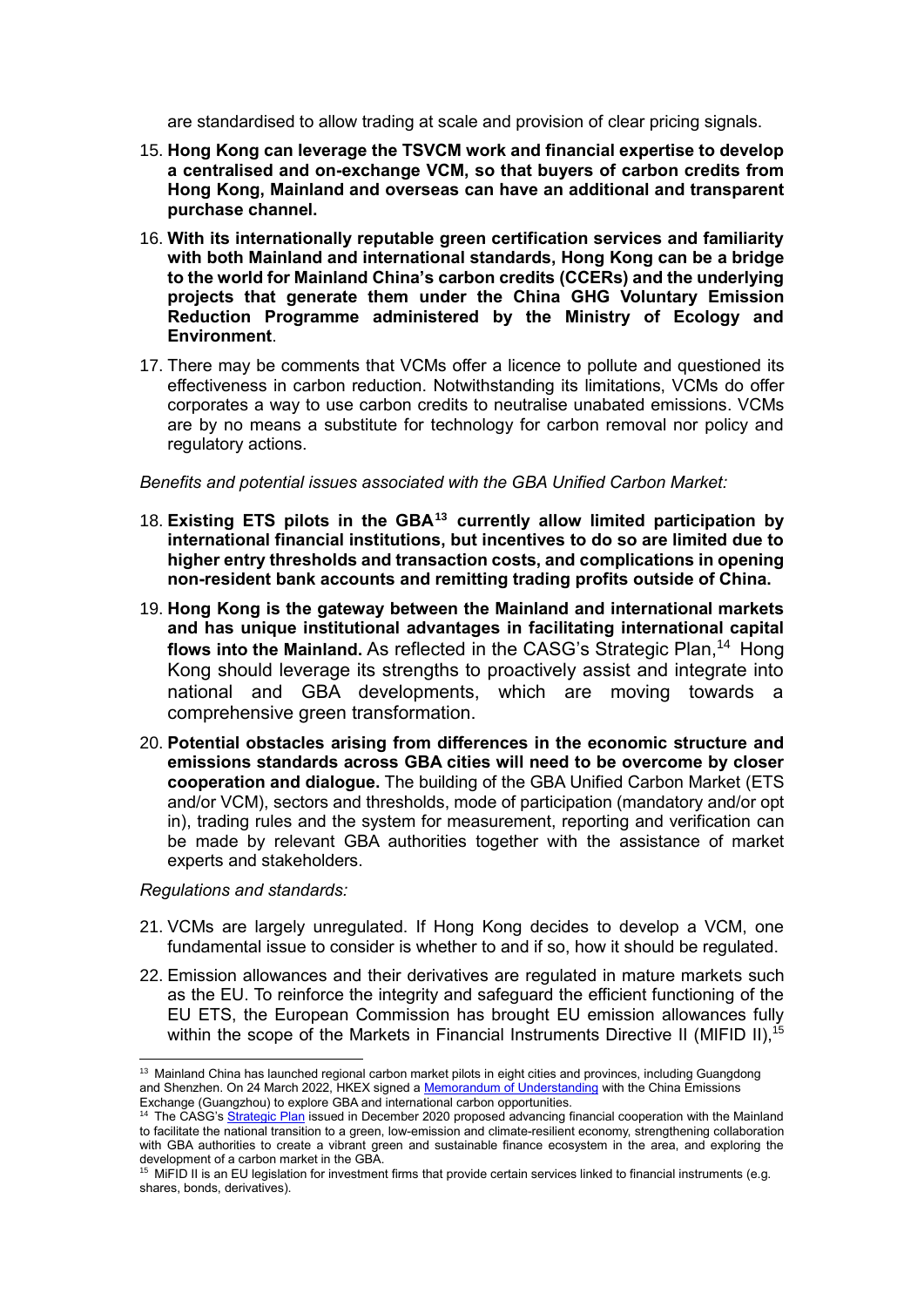which aims to provide a secure and transparent financial system and impose stricter regulations on financial markets to curb price speculation and any market misconduct.

- 23. Carbon credits and emission allowances, as well as the dealing in these products, are currently not regulated in Hong Kong. Carbon derivatives on the other hand may potentially fall within the SFC's regulatory remit, depending on the details of a derivative and its underlying asset.
- 24. Provisions of carbon credits, emission allowances and carbon derivatives may potentially be included in the legislation e.g. the Securities and Futures Ordinance (SFO). The Financial Secretary has the power under section 392 of the SFO to prescribe, either generally or in a particular case that any interests, rights or property are to be regarded as securities, futures contracts, structured products or over-the-counter derivatives products, by notice published in the Gazette. Alternatively, a separate regime may be set up for carbon products. Further studies on which is a more appropriate legislative solution are required.
- 25. From an accounting perspective, international accounting bodies such as the International Accounting Standards Board have yet to develop a robust framework that establishes guidance for corporates pertaining to recording carbon credits and emission allowances in their financial statements. This lack of standardisation may hamper interest in carbon trading as it makes it hard for businesses to present themselves to the market, and for the market to understand the financial consequences of emissions on companies' balance sheets. A recent survey of companies participating in the EU ETS shows the use of several different methods for recording allowances on their financial statements.<sup>16</sup>
- *Job creation:*

-

- 26. Banks and capital market players provide trading platform for customers to access carbon markets, and act as market makers for carbon products, advisors for market participants, and financing provider and facilitator for developers of underlying projects that generate carbon credits. Other service providers, such as verifiers and auditors, legal and advisory professionals, and technology experts, also help facilitate trades.
- 27. There are already some carbon market experts and related service providers in Hong Kong to establish the market initially. As the carbon market grows, further promotion and training are needed to cultivate a local talent pool and develop carbon finance $17$  industry in Hong Kong.

# *Green economy, technology, and innovation:*

28. VCMs channel funding for projects that generate carbon credits by avoiding, reducing, or removing GHG emissions. Most of these underlying projects will likely be in other GBA cities, Mainland China or overseas due to limited land supply in Hong Kong. A GBA Unified Carbon Market can help promote opportunities mentioned in the Hong Kong's Climate Action Plan 2050, such as innovation, technological development and re-industrialisation, and facilitate the application of decarbonisation technologies and green research and development. Overall, these can bring opportunities to support sustainable development and enhance the competitiveness of Hong Kong, the GBA and the broader Mainland China.

# 29. **Carbon markets can support Fintech development in Hong Kong.** Blockchain

<sup>&</sup>lt;sup>16</sup> [Emissions trading systems: The opportunities ahead,](https://www.pwc.com/gx/en/emissions-trading-systems/pdf/emissions-trading-systems_ieta.pdf) PwC, 2021.

<sup>&</sup>lt;sup>17</sup> Refers to investments in GHG emission reduction companies and projects, and the creation of financial instruments that effectively put a price on carbon emissions.